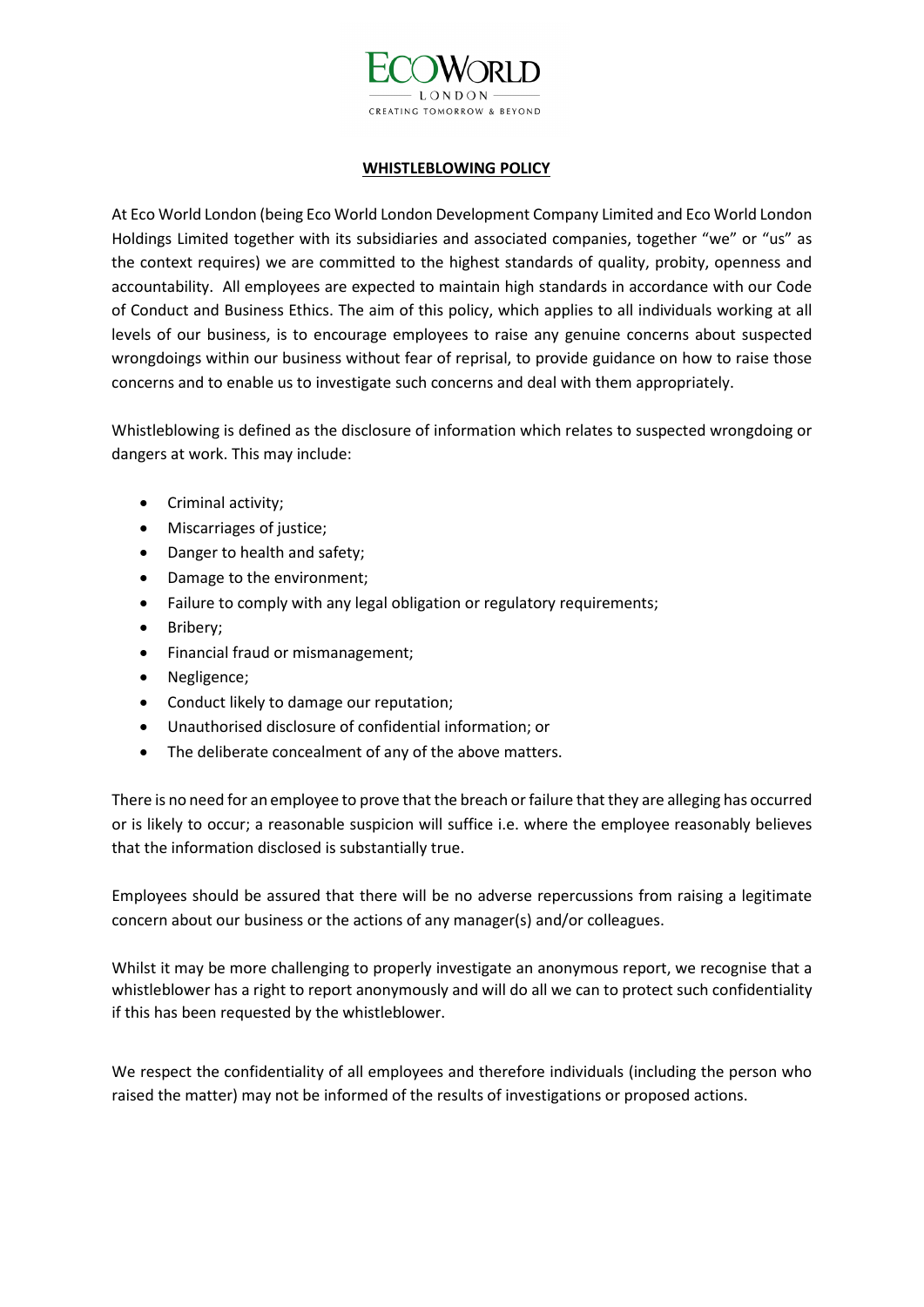## **Procedure**

Employees should raise their concern in a timely manner with their line manager or people representative as appropriate.

This person will, insofar as is possible, treat the matter in confidence. It is likely that an investigation will be necessary and the employee who has made the disclosure may be required to attend an investigatory hearing and/or a disciplinary hearing (as a witness). Appropriate steps will be taken to ensure that the employee's working relationships are not prejudiced by the fact of the disclosure.

Where the matter is more serious, or the individual prefers not to raise it with the people outlined above for any reason, contact should be made with the Chief Executive Officer or Dato' Teow Leong Seng as designated Company board member.. The concern will normally be acknowledged within five working days and the matter will be investigated in a timely manner by an appropriate manager.

This policy and procedure should not, however, be used for complaints relating to personal circumstances, such as the way an individual has been treated at work. In those cases an individual should use the Grievance Procedure or Dignity at Work Policy as appropriate.

The aim of this policy is to provide an internal mechanism for reporting, investigating and remedying any wrongdoing in the workplace. The law recognises that in some circumstances, it may be appropriate for the concern to be reported to an external body such as a regulator or a body or person specifically designated as a responsible person by the Employment Rights Act 1996; however, in most cases it should not be necessary to alert anyone externally. We strongly encourage employees to seek advice before reporting a concern to anyone externally.

### **Action**

If an employee reasonably believes that the nature of their concern relates to any of the areas set out above and they disclose this information to the appropriate person under this policy in good faith, no action will be taken against them for making the disclosure.

We will also take action if an individual is victimised or is subject to retaliation because they used this procedure.

This policy does not form part of any employee's contract of employment and it may be amended by us at any time.

### **Appendix 1 Acknowledgement Form for Whistleblowing Policy**

| Version Number | Document Reference | Jwner | Date of approval | Scheduled review date |
|----------------|--------------------|-------|------------------|-----------------------|
|                | EWI-LDN-LG-PL02    | Legal | 2 September 2019 | 1 April 2021          |
| 2.0            | EWI-LDN-LG-PL02    | Legal | 9 June 2021      | 1 April 2022          |